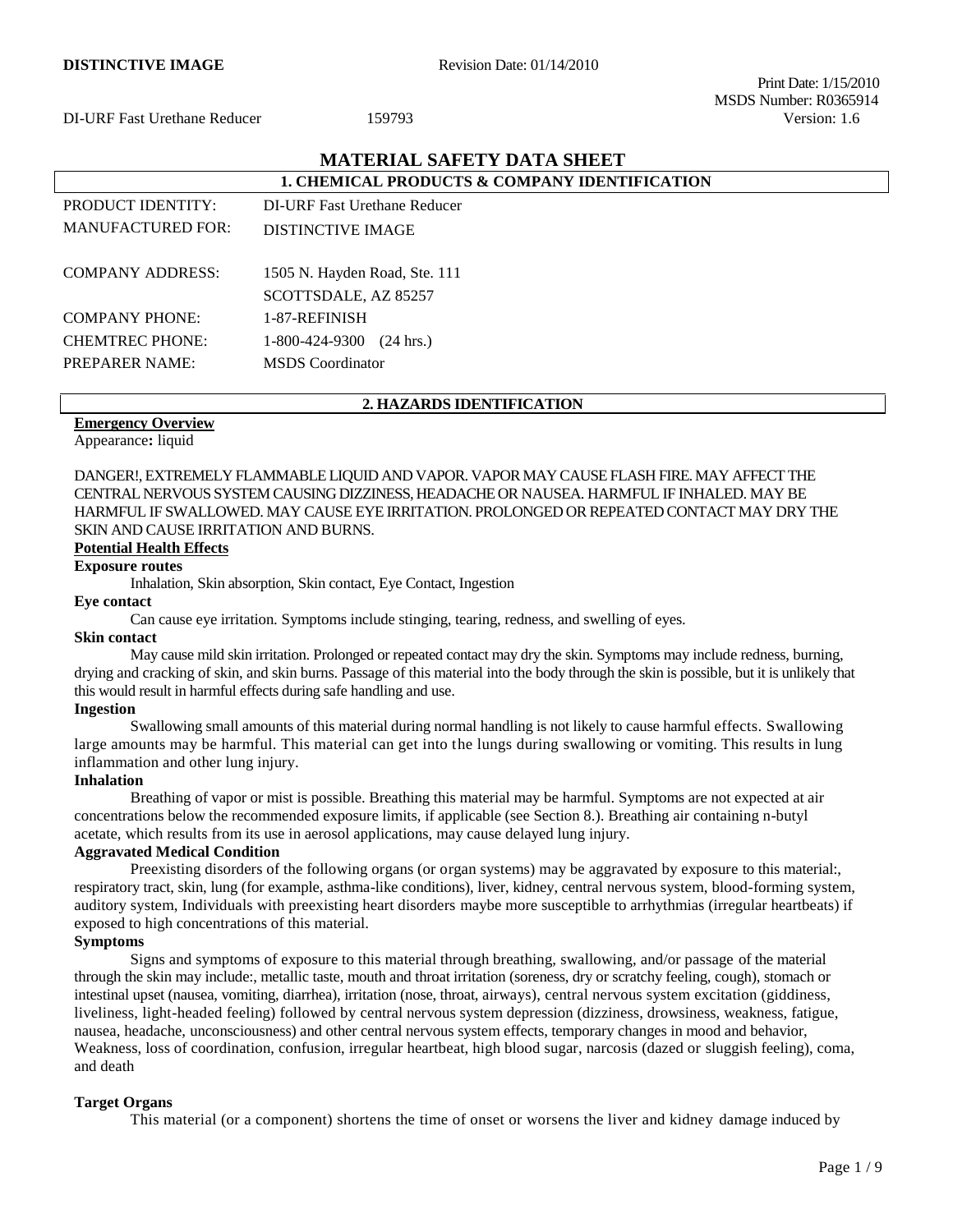Print Date: 1/15/2010 MSDS Number: R0365914

#### DI-URF Fast Urethane Reducer 159793 Version: 1.6

other chemicals., Prolonged intentional toluene abuse may lead to damage to many organ systems having effects on: central and peripheral nervous systems, vision, hearing, liver, kidneys, heart and blood. Such abuse has been associated with brain damage characterized by disturbances in gait, personality changes and loss of memory. Comparable central nervous system effects have not been shown to result from occupational exposure to toluene., Prolonged intentional toluene abuse may lead to hearing loss progressing to deafness. In addition, while noise is known to cause hearing loss in humans, it has been suggested that workers exposed to organic solvents, including toluene, along with noise may suffer greater hearing loss than would be expected from exposure to noise alone., Overexposure to this material (or its components) has been suggested as a cause of the following effects in laboratory animals:, mild, reversible liver effects, mild, reversible kidney effects, blood abnormalities, cardiac sensitization, respiratory tract damage (nose, throat, and airways), effects on hearing, central nervous system damage, Overexposure to this material (or its components) has been suggested as a cause of the following effects in humans:, cardiac sensitization, kidney damage

#### **Carcinogenicity**

Based on the available information, this material cannot be classified with regard to carcinogenicity. This material is not listed as a carcinogen by the International Agency for Research on Cancer (IARC), the National Toxicology Program (NTP), or the Occupational Safety and Health Administration (OSHA).

#### **Reproductive hazard**

This material (or a component) has been shown to cause harm to the fetus in laboratory animal studies. Harm to the fetus occurs only at exposure levels that harm the pregnant animal. The relevance of these findings to humans is uncertain., Toluene may be harmful to the human fetus based on positive test results with laboratory animals. Case studies show that prolonged intentional abuse of toluene during pregnancy can cause birth defects in humans.

| 3. COMPOSITION/INFORMATION ON INGREDIENTS |           |                  |  |  |
|-------------------------------------------|-----------|------------------|--|--|
| Hazardous Components                      | CAS-No.   | Concentration    |  |  |
| <b>ACETONE</b>                            | $67-64-1$ | $>=$ 40- $<$ 50% |  |  |
| <b>TOLUENE</b>                            | 108-88-3  | $>=20-30%$       |  |  |
| N-BUTYL ACETATE                           | 123-86-4  | $>=10-15%$       |  |  |

#### **4. FIRST AID MEASURES**

#### **Eyes**

If symptoms develop, immediately move individual away from exposure and into fresh air.

Flush eyes gently with water for at least 15 minutes while holding eyelids apart; seek immediate medical attention. **Skin**

Remove contaminated clothing. Wash exposed area with soap and water. If symptoms persist, seek medical attention. Launder clothing before reuse.

#### **Ingestion**

Seek medical attention. If individual is drowsy or unconscious, do not give anything by mouth; place individual on the left side with the head down. Contact a physician, medical facility, or poison control center for advice about whether to induce vomiting. If possible, do not leave individual unattended. Give individual two glasses of milk or water to drink. If symptoms develop, seek medical attention.

#### **Inhalation**

If symptoms develop, immediately move individual away from exposure and into fresh air. Seek immediate medical attention; keep person warm and quiet. If person is not breathing, begin artificial respiration. If breathing is difficult, administer oxygen.

#### **Notes to physician**

**Hazards:** Inhalation of high concentrations of this material, as could occur in enclosed spaces or during deliberate abuse, may be associated with cardiac arrhythmias. Sympathomimetic drugs may initiate cardiac arrhythmias in persons exposed to this material. This material is an aspiration hazard. Potential danger from aspiration must be weighed against possible oral toxicity (See Section 2 - Swallowing) when deciding whether to induce vomiting. This material (or a component) has produced hyperglycemia and ketosis following substantial ingestion.

**Treatment:** No information available.

### **5. FIRE-FIGHTING MEASURES**

| Suitable extinguishing media                   |  |
|------------------------------------------------|--|
| Water mist, Carbon dioxide (CO2), Dry chemical |  |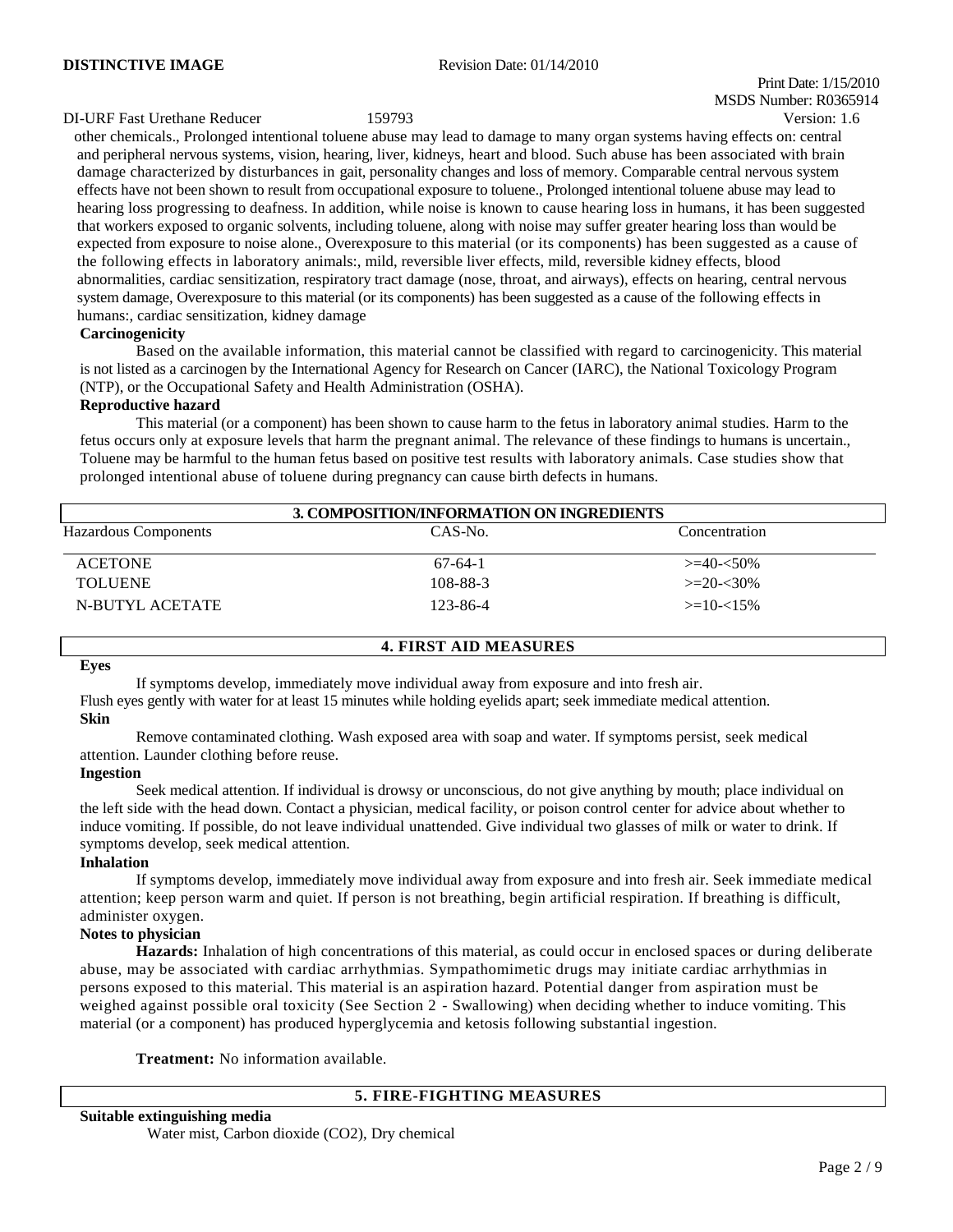# DI-URF Fast Urethane Reducer 159793 Version: 1.6

#### **Hazardous combustion products**

May form:, carbon dioxide and carbon monoxide, various hydrocarbons

#### **Precautions for fire-fighting**

Material is volatile and readily gives off vapors which may travel along the ground or be moved by ventilation and ignited by pilot lights, flames, sparks, heaters, smoking, electric motors, static discharge or other ignition sources at locations near the material handling point. Never use welding or cutting torch on or near drum (even empty) because product (even just residue) can ignite explosively. Wear full firefighting turn-out gear (full Bunker gear), and respiratory protection (SCBA).

#### **6. ACCIDENTAL RELEASE MEASURES**

#### **Personal precautions**

For personal protection see section 8. Persons not wearing protective equipment should be excluded from area of spill until clean-up has been completed. Eliminate all ignition sources (flares, flames including pilot lights, electrical sparks).

#### **Environmental precautions**

Prevent run-off to sewers, streams or other bodies of water. If run-off occurs, notify proper authorities as required, that a spill has occurred.

#### **Methods for cleaning up**

Absorb liquid on vermiculite, floor absorbent or other absorbent material.

#### **7. HANDLING AND STORAGE**

#### **Handling**

Containers of this material may be hazardous when emptied. Since emptied containers retain product residues (vapor, liquid, and/or solid), all hazard precautions given in the data sheet must be observed. Avoid prolonged or frequently repeated skin contact with this material. Skin contact can be minimized by wearing impervious protective gloves. As with all products of this nature, good personal hygiene is essential. Hands and other exposed areas should be washed thoroughly with soap and water after contact, especially before eating and/or smoking. Regular laundering of contaminated clothing is essential to reduce indirect skin contact with this material. Static ignition hazard can result from handling and use. Electrically bond and ground all containers, personnel and equipment before transfer or use of material. Special precautions may be necessary to dissipate static electricity for non conductive containers. Use proper bonding and grounding during product transfer as described in National Fire Protection Association document NFPA 77. Warning. Sudden release of hot organic chemical vapors or mists from process equipment operating at elevated temperature and pressure, or sudden ingress of air into vacuum equipment, may result in ignitions without the presence of obvious ignition sources. Published "autoignition" or "ignition" temperature values cannot be treated as safe operating temperatures in chemical processes without analysis of the actual process conditions. Any use of this product in elevated temperature processes should be thoroughly evaluated to establish and maintain safe operating conditions. **Storage**

Do not store near extreme heat, open flame, or sources of ignition.

#### **8. EXPOSURE CONTROLS/PERSONAL PROTECTION**

# **Exposure Guidelines**

| <b>ACETONE</b> |                                          | $67 - 64 - 1$        |
|----------------|------------------------------------------|----------------------|
| <b>ACGIH</b>   | time weighted average                    | $500$ ppm            |
| <b>ACGIH</b>   | Short term exposure limit                | $750$ ppm            |
| <b>NIOSH</b>   | Recommended exposure limit (REL):        | $250 \text{ mg/m}$   |
| <b>NIOSH</b>   | Recommended exposure limit (REL):590 ppm |                      |
| OSHAZ1         | Permissible exposure limit               | $1,000 \text{ mg/m}$ |
| OSHAZ1         | Permissible exposure limit               | 2,400 ppm            |
| <b>TOLUENE</b> | 108-88-3                                 |                      |
| <b>ACGIH</b>   | time weighted average                    | 20 ppm               |
| <b>NIOSH</b>   | Recommended exposure limit (REL):        | $100$ ppm            |
| <b>NIOSH</b>   | Recommended exposure limit (REL):        | $375 \text{ mg/m}$   |

 Print Date: 1/15/2010 MSDS Number: R0365914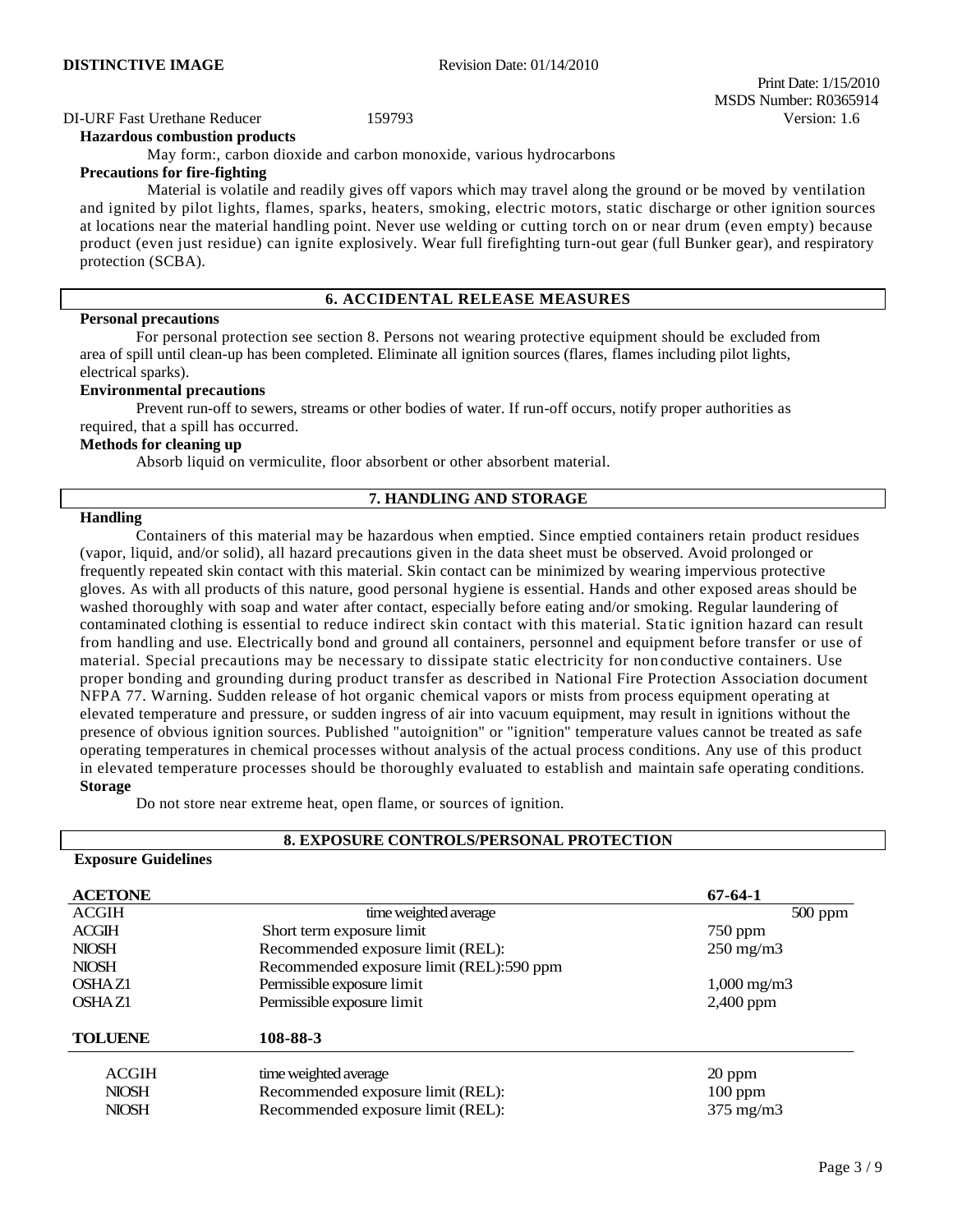|                              |                                                              | MSDS Number: R0365914 |
|------------------------------|--------------------------------------------------------------|-----------------------|
| DI-URF Fast Urethane Reducer | 159793                                                       | Version: 1.6          |
| <b>NIOSH</b>                 | Short term exposure limit                                    | $150$ ppm             |
| <b>NIOSH</b>                 | Short term exposure limit                                    | 560 mg/m3             |
| OSHAZ2                       | Short term exposure limit                                    | $200$ ppm             |
| OSHAZ2                       | Permissible exposure limit                                   | 300 ppm               |
| OSHAZ2                       | Permissible exposure limit                                   | $500 \text{ mg/m}$    |
| <b>N-BUTYL ACETATE</b>       | 123-86-4                                                     |                       |
| <b>ACGIH</b>                 | time weighted average                                        | 150 ppm               |
| <b>ACGIH</b>                 | Short term exposure limit                                    | 200 ppm               |
| <b>NIOSH</b>                 | Recommended exposure limit (REL):                            | $150$ ppm             |
| <b>NIOSH</b>                 | Recommended exposure limit (REL):                            | $710 \text{ mg/m}$    |
| <b>NIOSH</b>                 | Short term exposure limit                                    | $200$ ppm             |
| <b>NIOSH</b>                 | Short term exposure limit                                    | 950 mg/m3             |
| <b>OSHAZ1</b>                | Permissible exposure limit                                   | $150$ ppm             |
| <b>OSHAZ1</b>                | Permissible exposure limit                                   | $710 \text{ mg/m}$    |
| <b>OSHAZIA</b>               | time weighted average                                        | $150$ ppm             |
| <b>OSHAZ1A</b>               | time weighted average                                        | $710 \text{ mg/m}$    |
| <b>OSHAZIA</b>               | Short term exposure limit                                    | 200 ppm               |
| <b>OSHAZ1A</b>               | Short term exposure limit                                    | 950 mg/m3             |
| US CA OEL                    | time weighted average (TWA) Permissible Exposure Limit (PEL) | $150$ ppm             |
| <b>US CA OEL</b>             | time weighted average (TWA) Permissible Exposure Limit (PEL) | 710 mg/m3             |
| US CA OEL                    | Short term exposure limit                                    | $200$ ppm             |
| US CA OEL                    | Short term exposure limit                                    | $950 \text{ mg/m}$    |

#### **General advice**

These recommendations provide general guidance for handling this product. Personal protective equipment should be selected for individual applications and should consider factors which affect exposure potential, such as handling practices, chemical concentrations and ventilation. It is ultimately the responsibility of the employer to follow regulatory guidelines established by local authorities.

#### **Exposure controls**

Provide sufficient mechanical (general and/or local exhaust) ventilation to maintain exposure below TLV(s). **Eye protection**

Chemical splash goggles in compliance with OSHA regulations are advised; however, OSHA regulations also permit other type safety glasses. Consult your safety representative.

#### **Skin and body protection**

Wear resistant gloves (consult your safety equipment supplier).

To prevent repeated or prolonged skin contact, wear impervious clothing and boots.

#### **Respiratory protection**

If workplace exposure limit(s) of product or any component is exceeded (see exposure guidelines), a NIOSH-approved air supplied respirator is advised in absence of proper environmental control. OSHA regulations also permit other NIOSH respirators (negative pressure type) under specified conditions (see your industrial hygienist). Engineering or administrative controls should be implemented to reduce exposure.

| 9. PHYSICAL AND CHEMICAL PROPERTIES         |                                                                 |  |  |
|---------------------------------------------|-----------------------------------------------------------------|--|--|
| <b>Physical state</b>                       | liquid                                                          |  |  |
| Form                                        | No data                                                         |  |  |
| Color                                       | Water-Clear                                                     |  |  |
| Odor                                        | No data                                                         |  |  |
| Boiling point/boiling range                 | 56.00° C @ 1,1013.23 hPa Calculated Phase Transition Liquid/Gas |  |  |
| pH                                          | No data                                                         |  |  |
| Flash point                                 | $\langle$ -18.00 °C Tag closed cup                              |  |  |
| <b>Evaporation rate</b>                     | 1 (Ethyl Ether)                                                 |  |  |
| Lower explosion limit/Upper explosion limit | $1.27\%$ (V) / $12.8\%$ (V)                                     |  |  |
| Vapor pressure                              | 307.969 hPa @ 25°C Calculated Vapor Pressure                    |  |  |

Print Date: 1/15/2010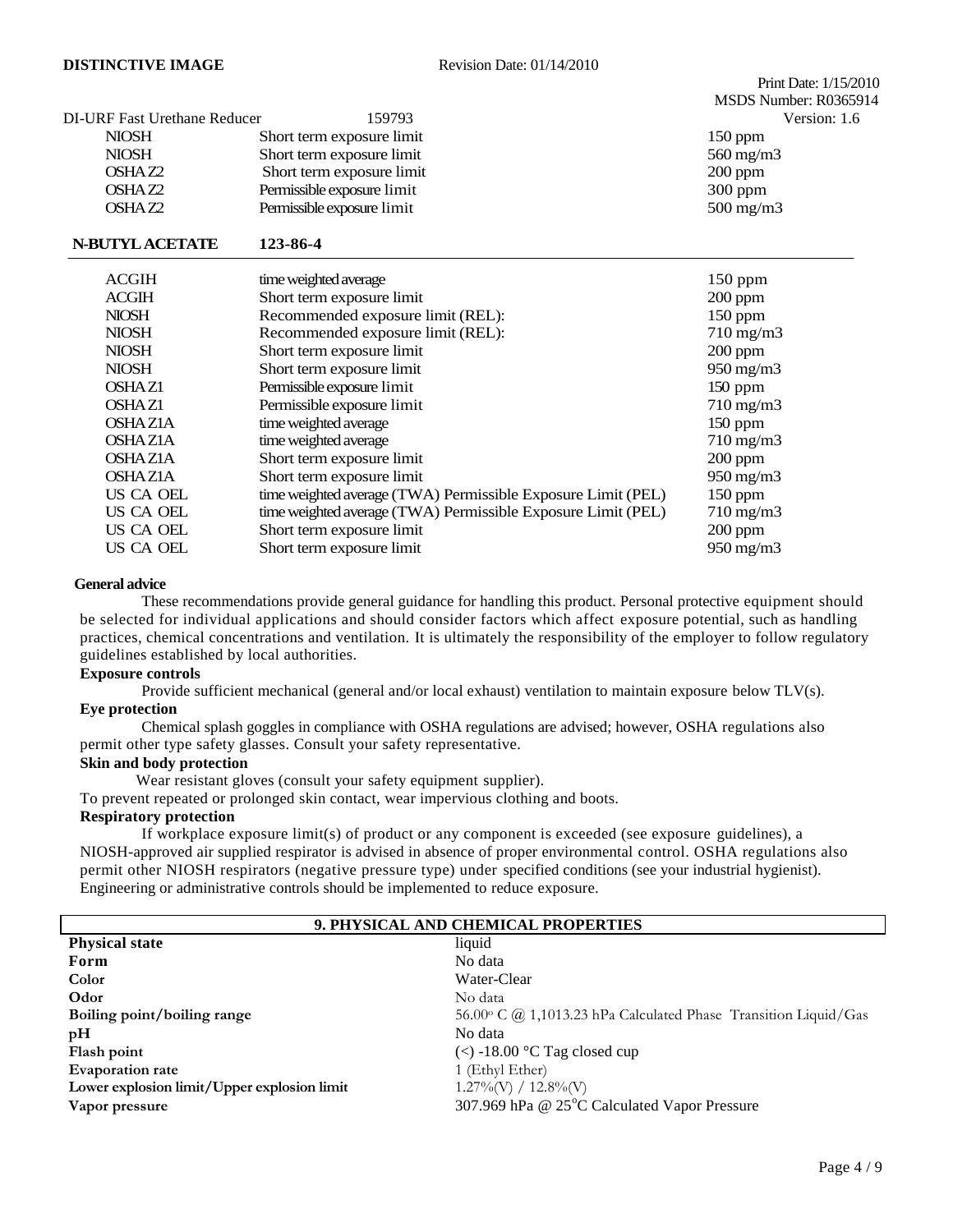**DISTINCTIVE IMAGE** Revision Date: 01/14/2010

 Print Date: 1/15/2010 MSDS Number: R0365914 DI-URF Fast Urethane Reducer 159793 Version: 1.6

**Vapor density** (>) 1 (AIR=1) **Density** 0.801 g/cm3 @ 68 °F / 20 °C

#### **Solubility** No data Partition coefficient: n-octanol/water **No data** No data **log Pow** No data available Autoignition temperature No data

6.67 lb/gal @ 68 °F / 20 °C

# **10. STABILITY AND REACTIVITY**

**Conditions to avoid**  Avoid contact with: **Incompatible products**  Avoid contact with: **Hazardous decomposition products** May form:, carbon dioxide and carbon monoxide, various hydrocarbons **Hazardous reactions** Product will not undergo hazardous polymerization.

#### **Thermal decomposition**

No data

Stable.

**Stability**

#### **11. TOXICOLOGICAL INFORMATION**

**Acute oral toxicity** ACETONE : LD 50 Rat: 5,800 mg/kg<br>TOLUENE: LD 50 Rat: 2.600 - 7.500 TOLUENE: LD 50 Rat: 2,600 - 7,500 mg/kg N-BUTYL ACETATE : LD 50 Rat: 10.8 g/kg **Acute inhalation toxicity** ACETONE : LC 50 Rat: > 16000 ppm, 4 h TOLUENE : LC 50 Rat: 8000 ppm, 4 h N-BUTYL ACETATE: LC 50 Wistar rat: 160 mg/I, 4 h **Acute dermal toxicity**  $ACEPTONE:$  LD 50 Rabbit:  $> 20,000 \text{ mg/kg}$ TOLUENE : LD 50 Rabbit: 12,124 mg/kg N-BUTYL ACETATE: LD 50 Rabbit: 17,600 mg/kg

#### **12. ECOLOGICAL INFORMATION**

| <b>Biodegradability</b>    |                                                                   |
|----------------------------|-------------------------------------------------------------------|
| <b>ACETONE:</b>            | no data available                                                 |
| TOLUENE:                   | no data available                                                 |
| <b>N-BUTYL ACETATE:</b>    | no data available                                                 |
| <b>Bioaccumulation</b>     |                                                                   |
| <b>ACETONE:</b>            | no data available                                                 |
| <b>TOLUENE:</b>            | Species: Ide, silver or golden orfe (Leuciscus idus)              |
|                            | Exposure time: 3 d                                                |
|                            | Dose: $0.05 \text{ mg}/1$                                         |
|                            | Bioconcentration factor (BCF): 94                                 |
|                            | Method: Not reported                                              |
| N-BUTYL ACETATE:           | no data available                                                 |
| <b>Ecotoxicity effects</b> |                                                                   |
| <b>Toxicity to fish</b>    |                                                                   |
| <b>ACETONE:</b>            | 96 h LC 50 Rainbow trout, donalds on trout                        |
|                            | (Oncorhynchus mykiss): $4,740.00 - 6,330.00$ mg/1 Method: Static  |
|                            | Mortality96 h LC 50 Bluegill (Lepomis macrochirus): 8,300.00 mg/1 |
|                            | Method: Static                                                    |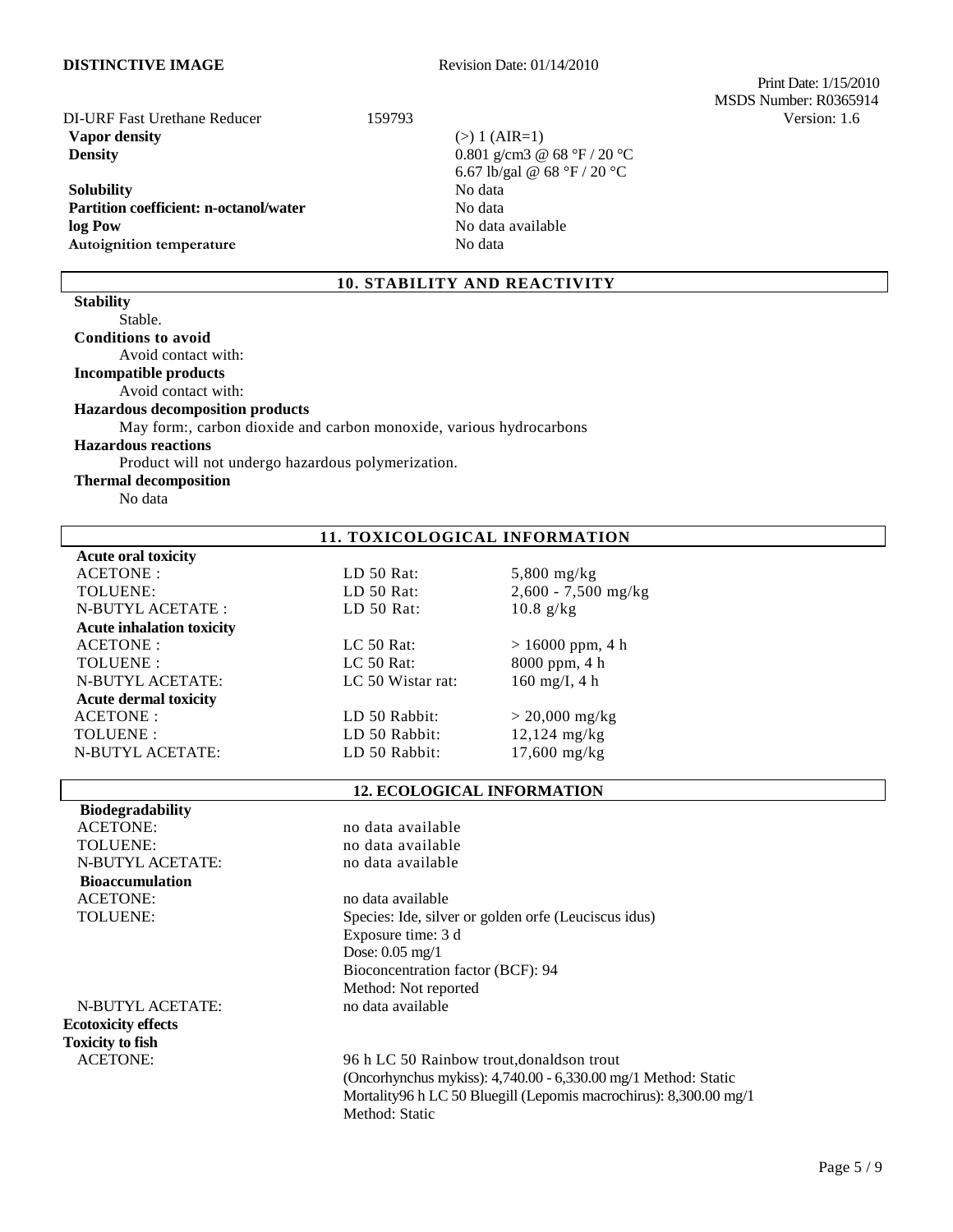| <b>DISTINCTIVE IMAGE</b>                             | Revision Date: 01/14/2010                                                          |
|------------------------------------------------------|------------------------------------------------------------------------------------|
|                                                      | Print Date: 1/15/2010                                                              |
|                                                      | MSDS Number: R0365914                                                              |
| <b>DI-URF Fast Urethane Reducer</b>                  | 159793<br>Version: 1.6                                                             |
|                                                      | Mortality96 h LC 50 Fathead minnow (Pimephales promelas): 8,733.00 - 9,482.00 mg/I |
|                                                      | Method: Flow through                                                               |
|                                                      | Mortality                                                                          |
| TOLUENE:                                             | 96 h LC 50 Rainbow trout, donaldson trout                                          |
|                                                      | (Oncorhynchus mykiss): 5.80 mg/1                                                   |
|                                                      | Method: Renewal                                                                    |
|                                                      | Mortality96 h LC 50 Fathead minnow (Pimephales promelas): 12.60 mg/1               |
|                                                      | Method: Static Mortality                                                           |
| N-BUTYL ACETATE:                                     | 96 h LC 50 Pimephales promelas (fathead minnow): 17.00 - 19.00 mg/1                |
|                                                      | Method: Flow through                                                               |
|                                                      | Mortality96 h LC 50 Fathead minnow (Pimephales promelas): 17.00 - 19.00 mg/1       |
|                                                      | Method: Flow through                                                               |
|                                                      | Mortal ity96 h LC 50 Brachydanio rerio (zebra fish): 62.00 mg/1<br>Method: Static  |
|                                                      | Mortality                                                                          |
| Toxicity to daphnia and other aquatic invertebrates. |                                                                                    |
| <b>ACETONE:</b>                                      | no data available                                                                  |
| TOLUENE:                                             | 48 h EC 50 Water flea (Daphnia magna): 6.00 mg/1                                   |
|                                                      | Method: Static Intoxication                                                        |
| <b>N-BUTYL ACETATE:</b>                              | 24 h LC 50 Water flea (Daphnia magna): 205.00 mg/1                                 |
|                                                      | Method: Static                                                                     |
|                                                      | Mortality                                                                          |
| <b>Toxicity to algae</b>                             |                                                                                    |
| <b>ACETONE:</b>                                      | no data available                                                                  |
| TOLUENE:                                             | no data available                                                                  |
| <b>N-BUTYL ACETATE:</b>                              | no data available                                                                  |
| <b>Toxicity to bacteria</b>                          |                                                                                    |
| <b>ACETONE:</b>                                      | no data available                                                                  |
| TOLUENE:                                             | no data available                                                                  |
| N-BUTYL ACETATE:                                     | no data available                                                                  |
| <b>Biochemical Oxygen Demand (BOD)</b>               |                                                                                    |
| <b>ACETONE:</b>                                      | no data available                                                                  |
| TOLUENE:                                             | no data available                                                                  |
| N-BUTYL ACETATE:                                     | no data available                                                                  |
| <b>Chemical Oxygen Demand (COD)</b>                  |                                                                                    |
| <b>ACETONE:</b>                                      | no data available                                                                  |
| TOLUENE:                                             | no data available                                                                  |
| N-BUTYL ACETATE:                                     | no data available                                                                  |
| <b>Additional ecological information</b>             |                                                                                    |
| <b>ACETONE:</b>                                      | no data available                                                                  |
| TOLUENE:                                             | no data available                                                                  |
| N-BUTYL ACETATE:                                     | no data available                                                                  |
|                                                      |                                                                                    |

# **13. DISPOSAL CONSIDERATIONS**

### **Waste disposal methods**

Dispose of in accordance with all applicable local, state and federal regulations. Do not discharge effluent containing this product into lakes, streams, ponds or estuaries, oceans, or other waters unless in accordance with the requirements of a National Pollutant Discharge Elimination System (NPDES) permit, and the permitting authority has been notified in writing prior to discharge. Do not discharge effluent containing this product to sewer systems without previously notifying the local sewage treatment plant authority. For guidance, contact your State Water Board or Regional Office of the EPA.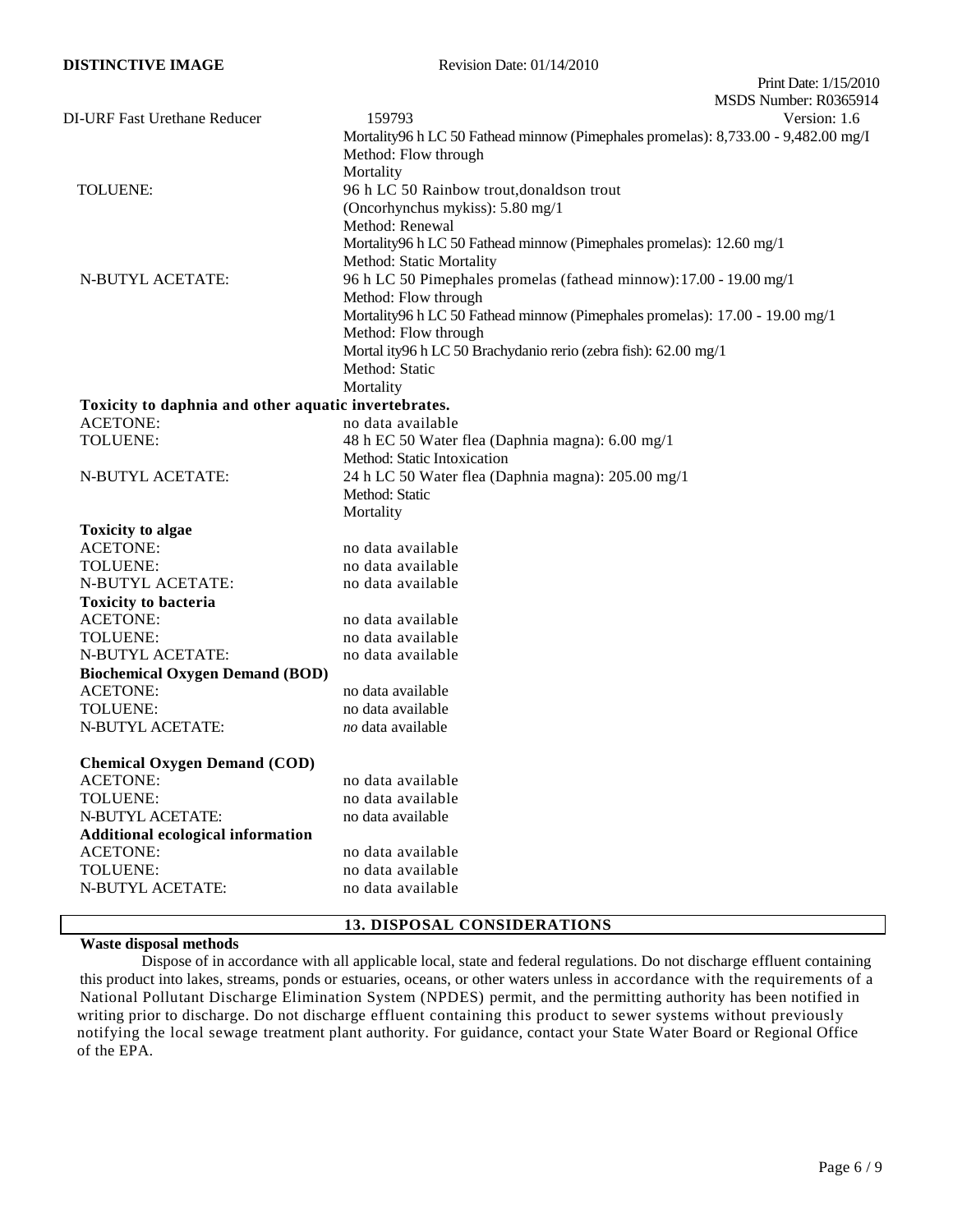| DI-URF Fast Urethane Reducer<br>159793                                      |                                         |                                  | Version: 1.6      |                |                  |
|-----------------------------------------------------------------------------|-----------------------------------------|----------------------------------|-------------------|----------------|------------------|
|                                                                             |                                         | <b>14. TRANSPORT INFORMATION</b> |                   |                |                  |
| <b>REGULATION</b>                                                           |                                         |                                  |                   |                |                  |
| ID                                                                          | PROPER SHIPPING NAME                    | *HAZARD                          | <b>SUBSIDIARY</b> | <b>PACKING</b> | <b>MARINE</b>    |
| <b>NUMBER</b>                                                               |                                         | <b>CLASS</b>                     | <b>HAZARDS</b>    | <b>GROUP</b>   | <b>POLLUTANT</b> |
|                                                                             |                                         |                                  |                   |                | /LTD. QTY.       |
| <b>U.S. DOT - ROAD</b>                                                      |                                         |                                  |                   |                |                  |
| UN                                                                          | 1263 Paint related material             | 3                                |                   | $\mathbf{I}$   |                  |
| <b>U.S. DOT - RAIL</b>                                                      |                                         |                                  |                   |                |                  |
| <b>UN</b>                                                                   | I 263 Paint related material            | 3                                |                   | $\mathbf{I}$   |                  |
|                                                                             | <b>U.S. DOT - INLAND WATERWAYS</b>      |                                  |                   |                |                  |
| <b>UN</b>                                                                   | 1263 Paint related material             | $\mathcal{R}$                    |                   | $\mathbf{I}$   |                  |
| TRANSPORT CANADA - ROAD                                                     |                                         |                                  |                   |                |                  |
| UN 1263 PAINT RELATED MATERIAL 3<br>$\mathbf{H}$                            |                                         |                                  |                   |                |                  |
| TRANSPORT CANADA - RAIL                                                     |                                         |                                  |                   |                |                  |
|                                                                             | UN 1263 PALNT RELATED MATERIAL 3        |                                  |                   | $\Pi$          |                  |
|                                                                             | TRANSPORT CANADA - INLAND WATERWAYS     |                                  |                   |                |                  |
| UN 1263 PAINT RELATED MATERIAL 3<br>$\mathbf{I}$                            |                                         |                                  |                   |                |                  |
|                                                                             | INTERNATIONAL MARITIME DANGEROUS GOODS  |                                  |                   |                |                  |
| UN 1263 PAINT RELATED MATERIAL 3                                            |                                         |                                  |                   |                |                  |
| INTERNATIONAL AIR TRANSPORT ASSOCIATION - CARGO                             |                                         |                                  |                   |                |                  |
| <b>IIN</b><br>1263 Paint related material<br>3<br>11                        |                                         |                                  |                   |                |                  |
| INTERNATIONAL AIR TRANSPORT ASSOCIATION - PASSENGER                         |                                         |                                  |                   |                |                  |
| 1263 Paint related material<br>3<br>$\mathbf{I}$<br><b>UN</b>               |                                         |                                  |                   |                |                  |
| MEXICAN REGULATION FOR THE LAND TRANSPORT OF HAZARDOUS MATERIALS AND WASTES |                                         |                                  |                   |                |                  |
| UN 1263 PRODUCTOS PARA PINTURA 3<br>$\mathbf{I}$                            |                                         |                                  |                   |                |                  |
|                                                                             | *ORM = ORN1-D, CBL = COMBUSTIBLE LIQUID |                                  |                   |                |                  |

Dangerous goods descriptions (if indicated above) may not reflect quantity, end-use or region-specific exceptions that can be applied. Consult shipping documents for descriptions that are specific to the shipment.

# **15. REGULATORY INFORMATION**

| California Prop. 65                                                                |                |                       |
|------------------------------------------------------------------------------------|----------------|-----------------------|
| WARNING! This product contains a chemical known in the State TOLUENE of California |                |                       |
| to cause birth defects or other reproductive harm.                                 | <b>BENZENE</b> |                       |
| <b>SARA Hazard Classification Fire</b>                                             |                |                       |
| Hazard                                                                             |                |                       |
| Acute Health Hazard                                                                |                |                       |
| <b>SARA 313 Component(s)</b>                                                       |                |                       |
| <b>TOLUENE</b>                                                                     |                | 21.68%                |
| <b>New Jersey RTK Label Information</b>                                            |                |                       |
| <b>ACETONE</b>                                                                     | $67-64-1$      |                       |
| <b>TOLUENE</b>                                                                     | 108-88-3       |                       |
| DO NOT USE - lacolene                                                              | 64742-89-8     |                       |
| <b>N-BUTYL ACETATE</b>                                                             | 123-86-4       |                       |
| Pennsylvania RTK Label Information                                                 |                |                       |
| <b>ACETONE</b>                                                                     | $67-64-1$      |                       |
| <b>TOLUENE</b>                                                                     | 108-88-3       |                       |
| DO NOT USE - lacolene                                                              | 64742-89-8     |                       |
| N-BUTYL ACETATE                                                                    | 123-86-4       |                       |
| Notification status                                                                |                |                       |
| <b>EU. EINECS</b>                                                                  |                | y (positive listing)  |
| US. Toxic Substances Control Act                                                   |                | y (positive listing   |
| Australia. Industrial Chemical (Notification and Assessment) Act                   |                | y (positive listing)) |
|                                                                                    |                |                       |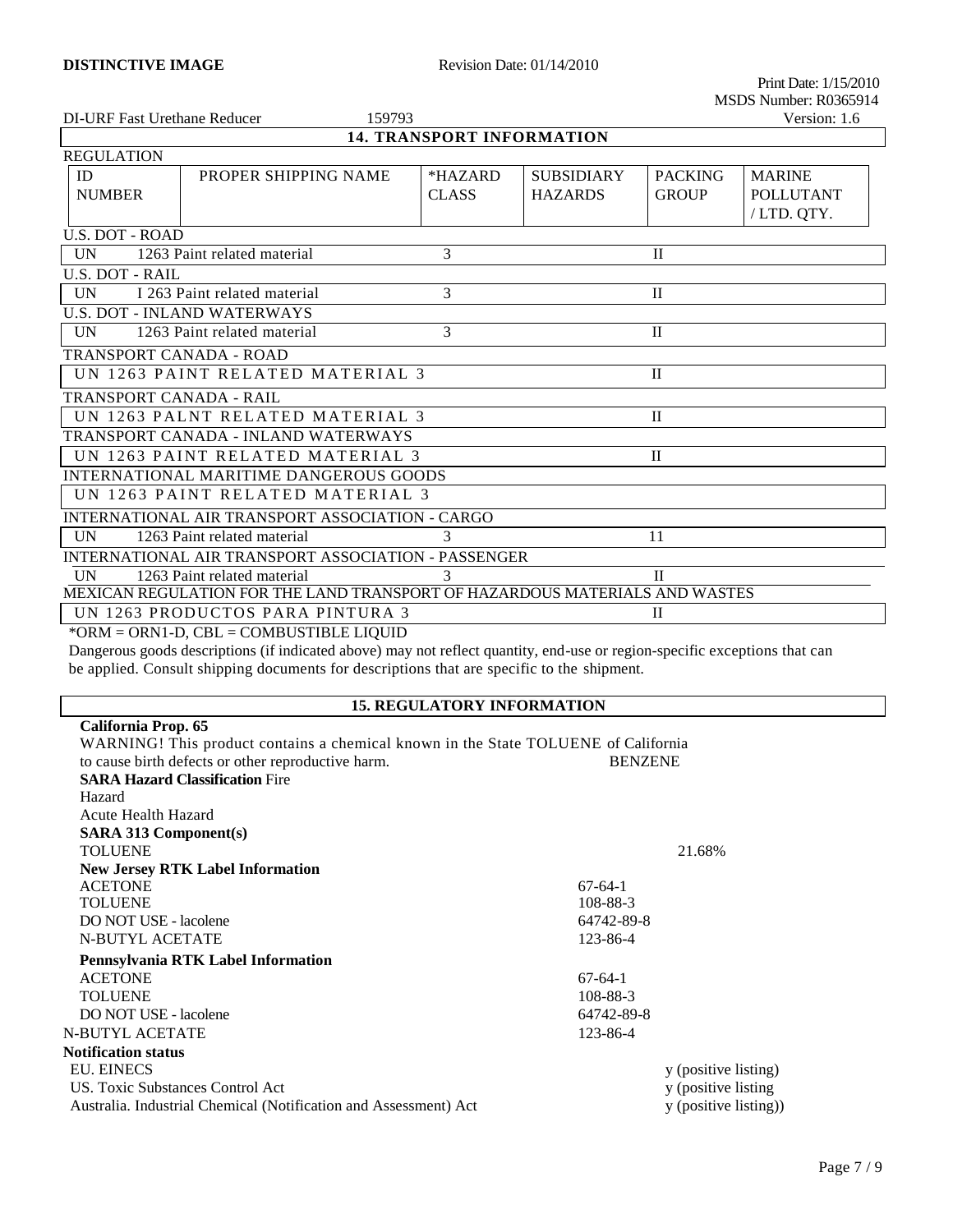|                                                                               |                                                                                          | Print Date: 1/15/2010 |  |  |
|-------------------------------------------------------------------------------|------------------------------------------------------------------------------------------|-----------------------|--|--|
|                                                                               |                                                                                          | MSDS Number: R0365914 |  |  |
| DI-URF Fast Urethane Reducer                                                  | 159793                                                                                   | Version: 1.6          |  |  |
| Canada. Canadian Environmental Protection Act (CEPA).                         |                                                                                          | y (positive listing)  |  |  |
|                                                                               | Domestic Substances List (DSL). (Can. Gaz. Part II, Vol. 133) Japan. Kashin-Hou Law List | y (positive listing)  |  |  |
| Korea. Toxic Chemical Control Law (TCCL) List                                 |                                                                                          | y (positive listing)  |  |  |
| Philippines. The Toxic Substances and Hazardous and Nuclear Waste Control Act |                                                                                          | y (positive listing)  |  |  |
| China. Inventory of Existing Chemical Substances                              | y (positive listing)                                                                     |                       |  |  |
| <b>Reportable quantity - Product</b>                                          |                                                                                          |                       |  |  |
| US. EPA CERCLA Hazardous Substances (40 CFR 302)                              |                                                                                          | 4613 lbs              |  |  |
| <b>Reportable quantity-Components</b>                                         |                                                                                          |                       |  |  |
| <b>TOLUENE</b>                                                                | 108-88-3                                                                                 | $1000$ lbs            |  |  |
|                                                                               |                                                                                          |                       |  |  |
|                                                                               | <b>HMIS</b>                                                                              | <b>NFPA</b>           |  |  |
| Health                                                                        | $2*$                                                                                     | 2                     |  |  |
| Flammability                                                                  | 3                                                                                        | 3                     |  |  |
| Physical hazards                                                              | $\Omega$                                                                                 |                       |  |  |
| Instability                                                                   |                                                                                          | $\Omega$              |  |  |
| Specific Hazard                                                               |                                                                                          |                       |  |  |

#### **16. OTHER INFORMATION**

The information accumulated herein is believed to be accurate but is not warranted to be whether originating with the company or not. Recipients are advised to confirm in advance of need that the information is current, applicable, and suitable to their circumstances.